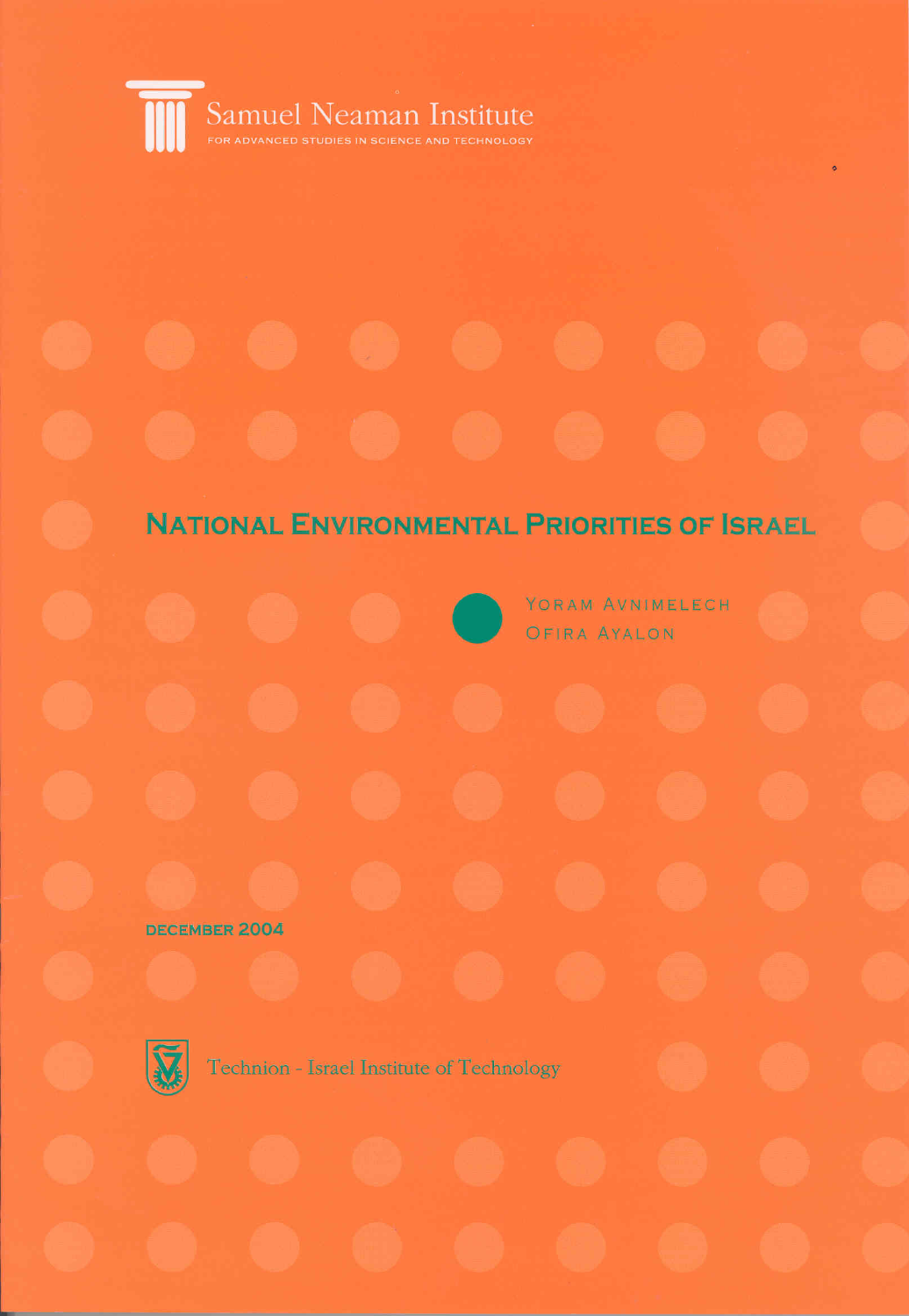#### **S. NEAMAN INSTITUTE**

For Advanced Studies in Science and Technology Technion, Israel Institute of Technology

## **National Environmental Priorities of Israel**

## **Position Paper IV**

December 2004

Project Coordinators Prof. Yoram Avnimelech Dr. Ofira Ayalon

Translation to English: Abbie Rosner

Technion, Israel Institute of Technology, Haifa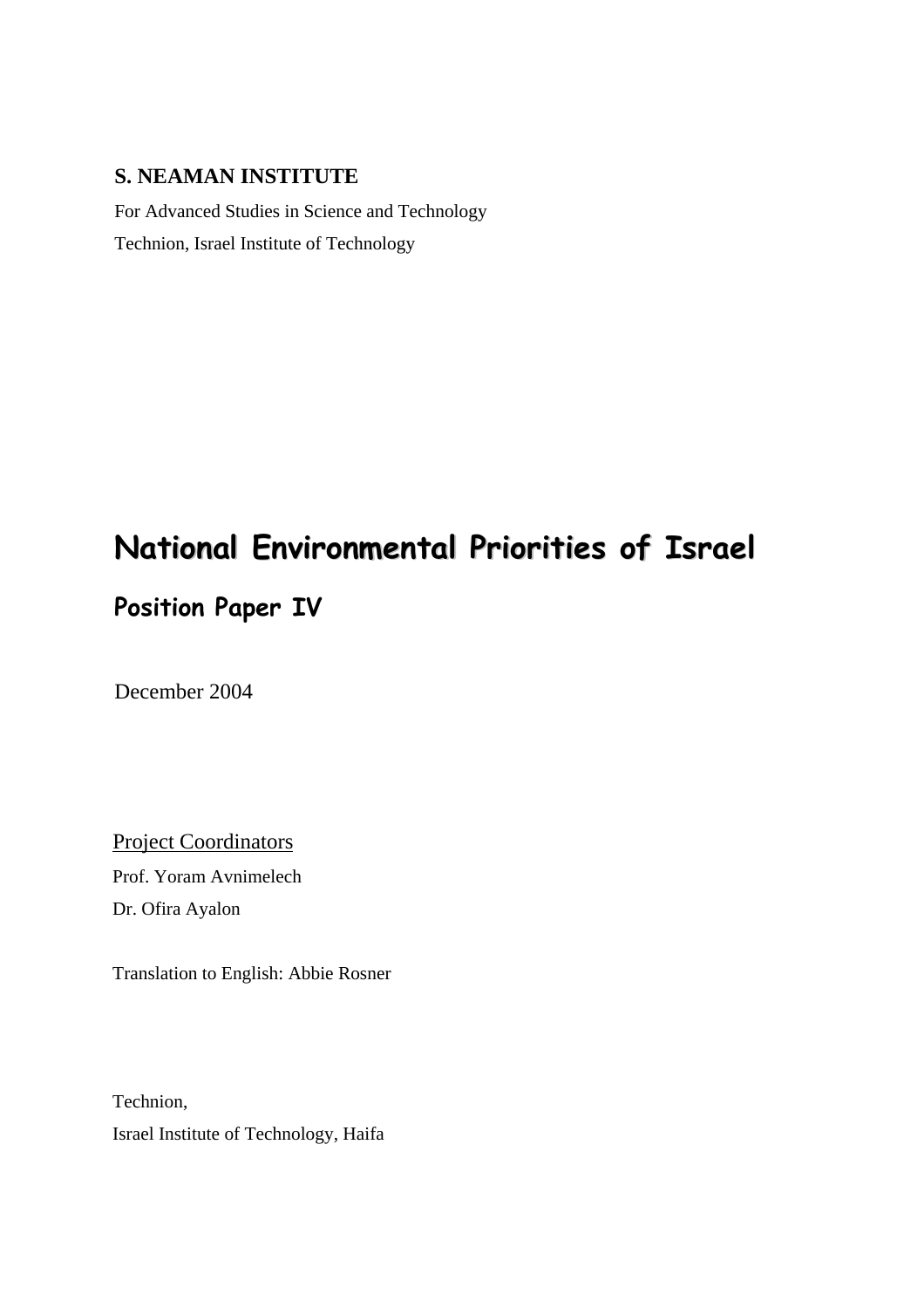### **Part I: Environmental Education in Israel**

Already in the first National Priorities in Environmental Policy paper, which was published in 1999, emphasis was placed on the overall importance of environmental education for advancing the cause of environmental protection in Israel. The Ministry of the Environment, as the main government agency mandated to protect the environment, as well as other public entities active in the field, is working to protect the environment. This includes proper planning in the different development projects: acknowledging the need to grow and develop in Israel, yet maintaining a long-term perspective by countering the economic interests who are trying to generate immediate profits in the very short-term.

The trend towards maximizing profits and saving on expenses as much as possible in the short-term, without taking into account the serious implications of these actions on the future generations, is common to many commercial enterprises, but also to government organizations which are under pressure to deliver immediate solutions. Proper planning must take into account the implications of damage to the environment, even to the point of our existence over the long term, and place them opposite the short-term interests that are driven by powerful economic and political interests.

The only way these interests can be reconciled is by raising public awareness of the need to protect our land through long-term measures, beyond the timeframe of a government term of office or the framework of a corporate profit and loss statement. If we look at what is required to ensure adequate protection of the environment in Israel, beyond the immediate needs, it becomes evident that environmental education is a condition for advancing this cause. Environmental education, at all levels in the educational system – from kindergarten through university - places the responsibility for caring for the environment into the hands of the public, who can work to prevent environment damage by applying pressure on government or private interests.

Furthermore, considering that Israel is not rich in natural resources – on the contrary, it is small and densely populated - it must protect and preserve its most important resource of all – the human resource. One of the ways to achieve this is through education that develops awareness, initiative and technological innovation. This led to the conclusion presented in the first environmental policy paper regarding **the importance and urgency of promoting environmental education.**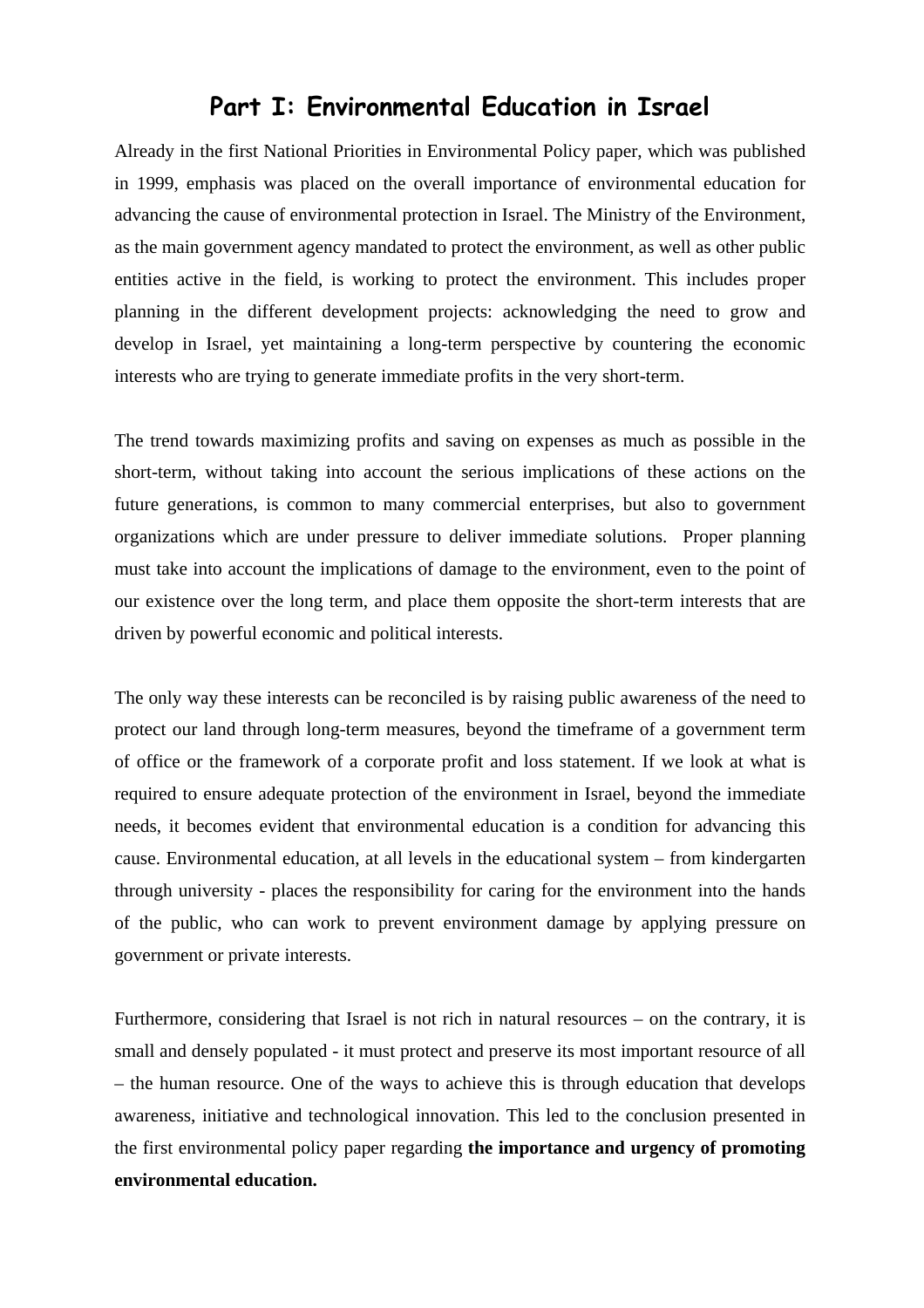This year, we decided to emphasize the importance of environmental education in the hopes that the material presented will generate positive changes in the educational sector. These could include increasing environmental studies at the kindergarten and elementary school levels, expanding the academic and individual activities in environmental education in high schools, and operating "Green Campuses" at Israeli colleges and universities according to the model developed and in operation at the Technion (http://greencampus.technion.ac.il). Beyond the scope of formal education, initiating environmental activities for citizens groups, distributing information on environmental issues, ensuring transparency of environmental data (for example – publication of statistics on water quality of the citizens' own water supplies) are all important measures to be implemented.

The full Hebrew document includes surveys regarding different approaches to the subject of environmental education and its place in the educational system, an overview of environmental education activities carried out by governmental and non-governmental organizations, and a presentation of environmental education activities for the general public that are held in the country's nature reserves, parks, forests, and in environmental centers at academic institutions. It also presents an overview of how teachers are trained to teach about the environment, and finally, of course, conclusions and recommendations are presented.

Without a doubt, the special circular, published by the Ministry of Education in January 2004 entitled "Implementation of Education for Sustainable Development in the Educational System" is an extremely important landmark in the commitment of the Ministry of Education regarding environmental education. Yet, this declaration must be followed up on. The Ministry of Education must continue on the path that it started and take steps to introduce environmental education to the core curricula in the country's schools.

The position paper gives expression to the broad scope of environmental education activities in Israel, in formal and informal educational contexts, and enables those who are responsible in this area in the Ministry of Education to use the researched data and program reports that are included within it, as building blocks for a formal plan for the Ministry in the area of environmental education in the entire Israeli education system.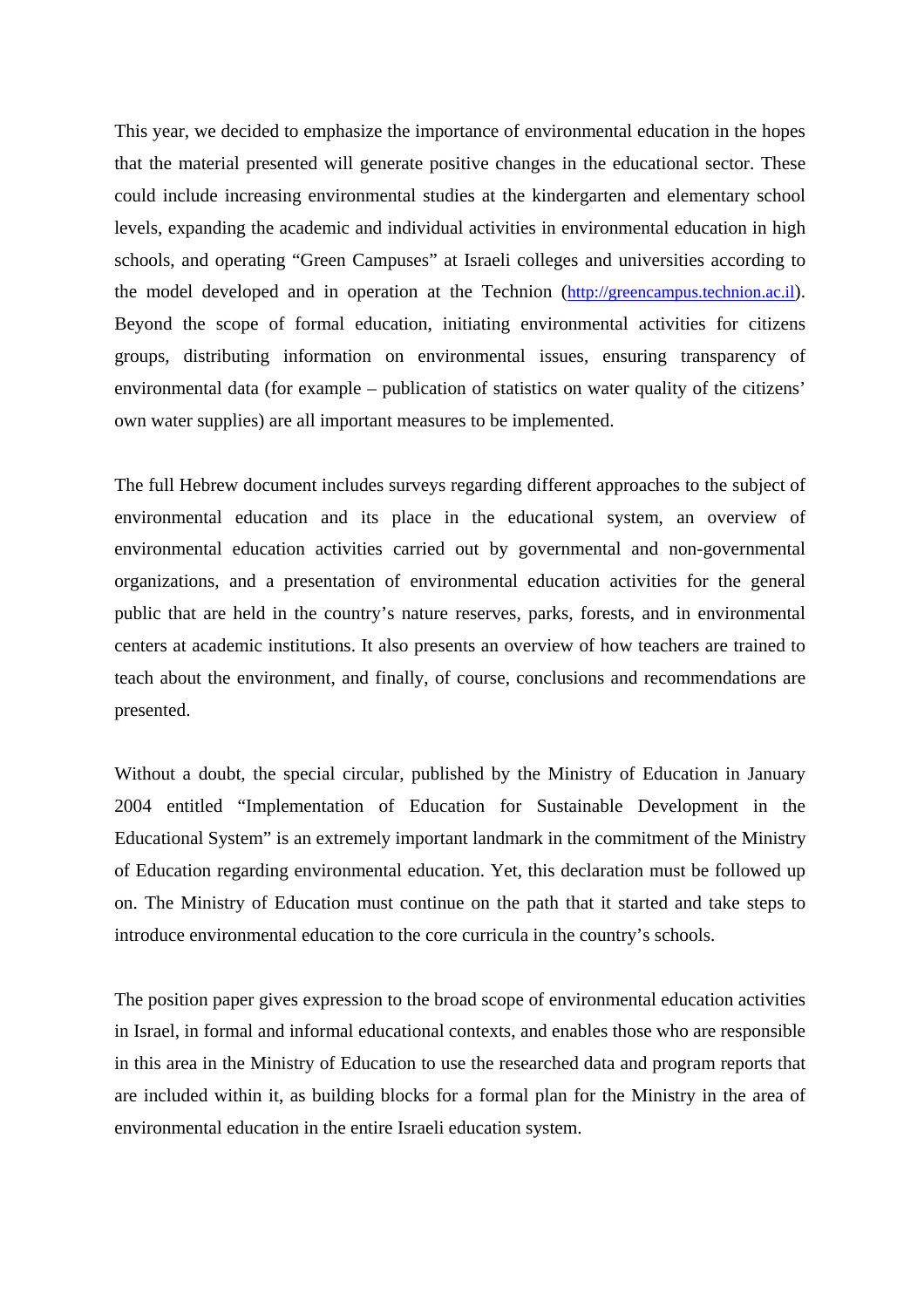The Ministry of the Environment, chronically under-budgeted, has a complex system for developing programs, educational materials and educational databases. The Ministry supports teacher training and assists organizations that are active in environmental education on a national, regional and local scale. It also sponsors educational seminars in the area of the environment. The non-governmental organizations also offer a wealth of educational programs to the formal and informal education system. As an external resource, they are highly valued for their educational contribution, which often, is also highly valued in economic terms. Yet this rosy picture can be misleading. Environmental education still does not appear in the core curricula of the Ministry of Education in a central position, and is not a subject that is written about in educational plans for the purposes of allocating study hours, for developing educational materials, or for training teachers in the field.

Among the recommendations presented in this document is that **environmental education should be declared as required for all students**. The recommendations for environmental education in the formal educational system include development of study programs in environmental education, development of teaching materials, teachers' training and overseeing the professional level of teachers operating in this field.

Aside from issuing a call to the Ministry of Education to place environmental education at the top of its list of priorities, this document also recommends integrating environmental education into institutions of higher education as well as into the IDF (*ZAHAL*) and other security organizations.

Another aspect covered in this document is the growth of environmental education in the community, and the activities of non-governmental organizations in at the community level. These activities require that the organizations that operate them present detailed plans that will enable the public to make educated and rational decisions, and the establishment and operation of a system of volunteers for environmental education in the community.

The recommendations section concludes with the suggestion that an Israeli professional/research organization should be established, similar to other such organizations in other parts of the world, which will create a platform for discussion and presentation of research and achievements in the area of environmental education. The authors of the document believe that putting together a strategic national policy with a systemic perspective will require changes in the current priorities and reallocation of existing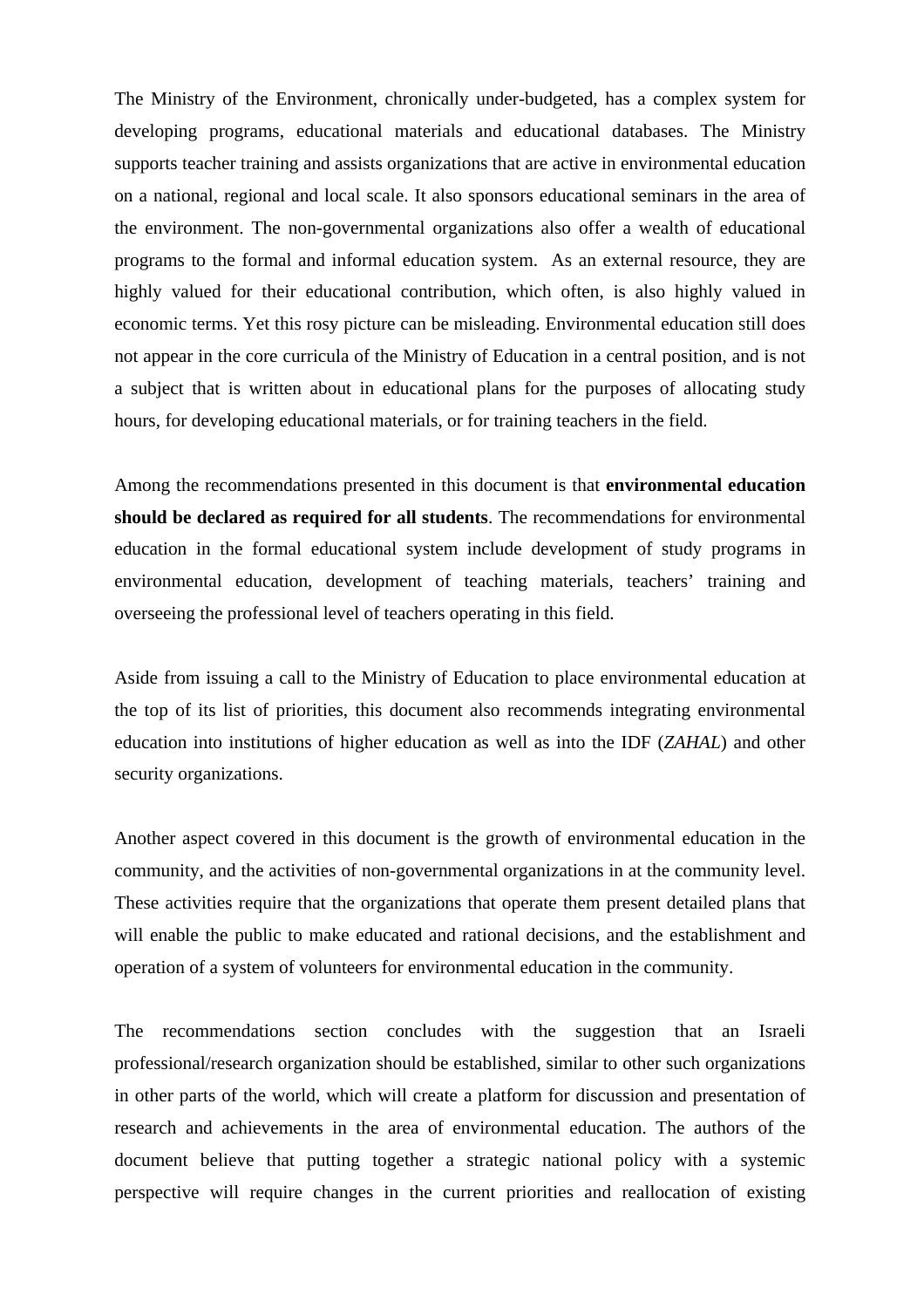budgets. It appears that, in light of recent developments, the situation is ripe to move this issue forward.

All of the contributors to this document believe that it must embrace a long-term perspective, and that preparation of this document represents a first step in a process that will promote the desired changes. **The purpose of this document is to place the centrality of environmental education on the public agenda, address the anomaly that characterizes environmental education in Israel, and promote discussion and actions on this subject in the system.** We hope that this document will mark the beginning of broad discussions to devise the strategic steps that will lead to a situation where each student in the educational system will be exposed to a planned, systematic and ongoing environmental education program (education for environmental citizenship). The time has come that the "bottom-up growth" that characterizes this area will be reinforced by the system and by planning from above – necessary measures to pave the way for a sustainable society.

We would like to thank Dr. Tali Tal, Head of the Environmental Sciences Education Track in the Technological and Science Education Department at the Technion, who brought together all of the relevant entities, and enlisted them to write the surveys and articles that appear in the document, and participate in the joint discussions which led to the writing of the recommendations to advance this topic.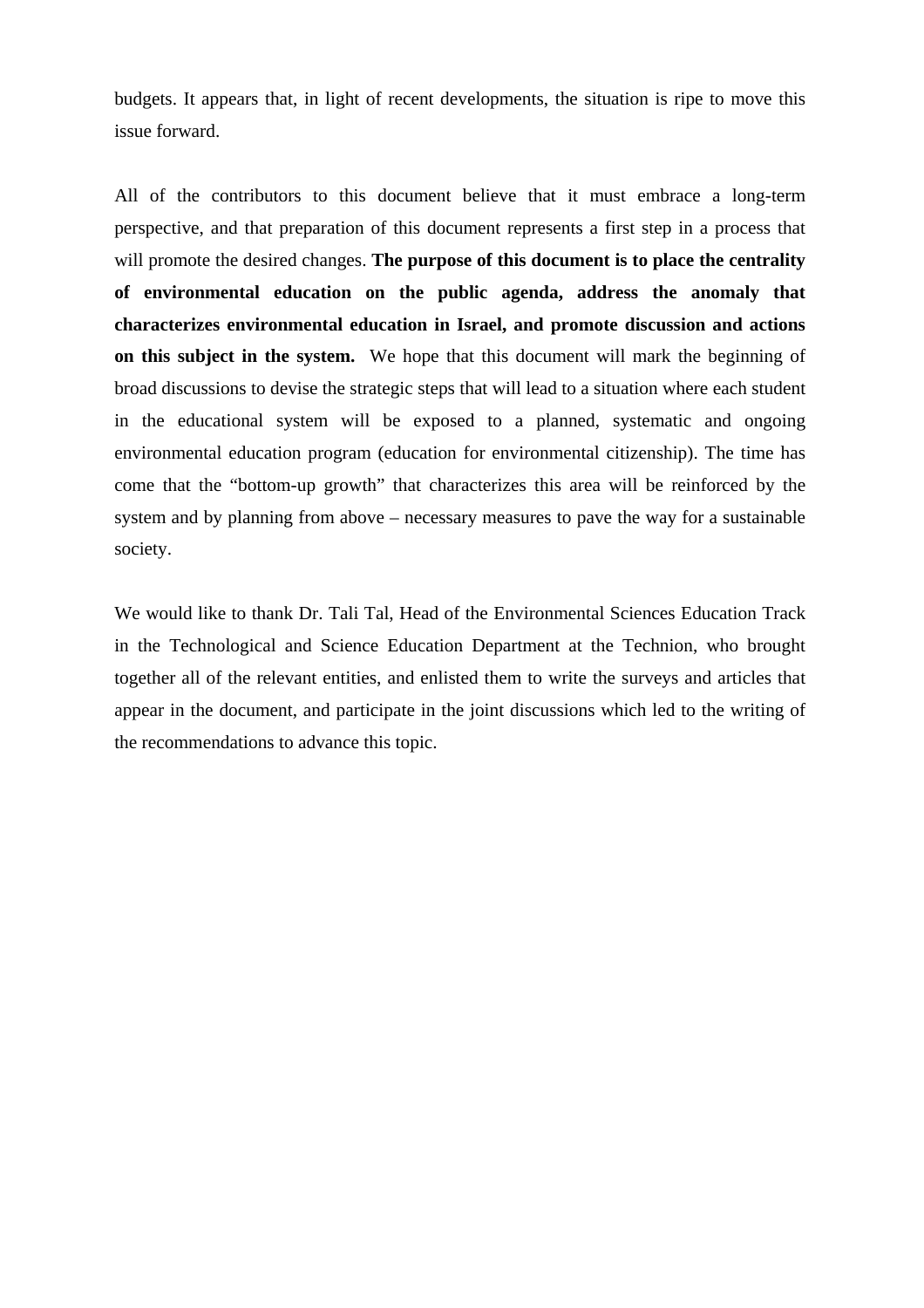## **Part II – The Energy and Transportation Sectors in Israel**

This document is entirely dedicated to the problems associated with the energy and transportation sectors in Israel, an area of prime importance to the environment, quality of life and economy of Israel. In this document there are three parts:

1. The Energy Sector in Israel, with an emphasis on development of a sustainable energy system.

2. Transportation and the environment

3. Problems of land and water pollution from fuels and organic pollutants.

Each of these parts includes a survey of the current situation and recommendations for appropriate environmental policy.

#### **Part 1: Sustainable energy market in Israel**

Part 1 of this document describes comprehensively and in detail the energy sector in Israel. Almost every action we take in life is dependent upon the use of energy. Human society in the  $21<sup>st</sup>$  Century depends upon energy for climate control, movement, water supply, transfer of information, food preparation, etc. We are dependent upon energy supply, primarily generated from fossil fuels, that has many disadvantages and limitations. Fossil energy sources are expendable and, even if the most pessimistic forecasts do not come to pass, the eventual depletion of this resource is beyond question. In addition to the dwindling fuel resources, the fact that a portion of the world's fuel supply is dependent upon sources that aren't reliable because of unstable political forces or connection with international terror – further limits the stability and reliability of fuel supplies.

Producing energy has environmental ramifications as well. Coal and liquid fuel, when burned, release conventional air pollutants like particulates, sulfur and nitrogen oxides and more. Furthermore, they release  $CO<sub>2</sub>$ , a gas that contributes to the greenhouse effect. This topic is getting more and more coverage today with the increase in usage of energy by countries like China and India which, until recently consumed relatively little energy per capita.

Continuing with a "business as usual" approach to fossil fuel use can lead to a catastrophe of global proportions. The price that we, as a society, actually pay for energy is significantly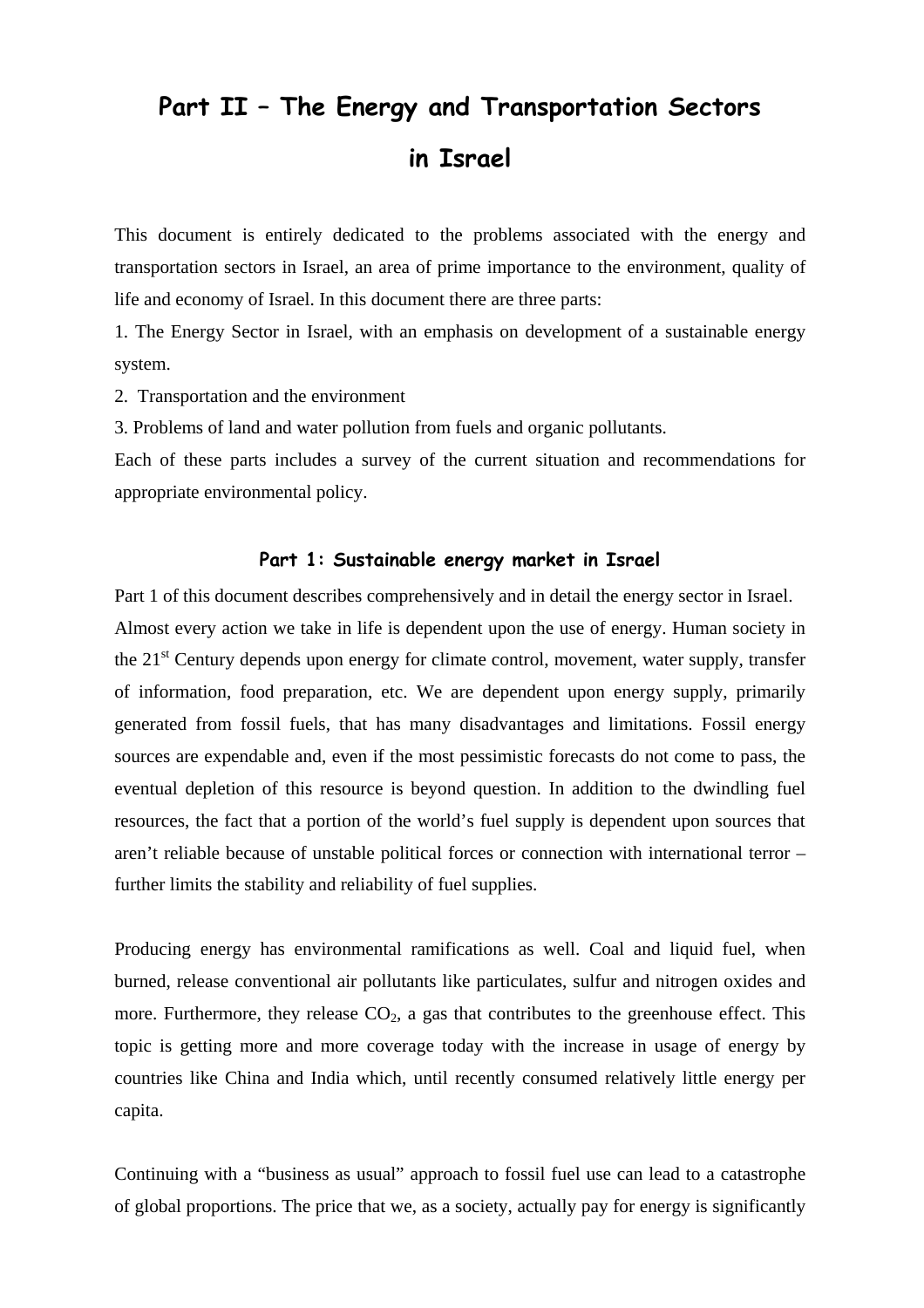higher than the amount that appears in our monthly bills, because all use of conventional energy engenders external, long term costs related to environmental, economic and social damage. There is a critical need to include these external costs in the price of energy, both for correct pricing of energy use, and as a tool to stimulate development and use of alternative energy sources which are less damaging to the environment.

The energy sector suffers from the following problems:

**1.** Importing gasoline to Israel (some 97% of all energy use) represents a heavy burden on the balance of payments, and it is projected that imports will continue to grow.

**2.** Fluctuations in the price of gasoline have extremely detrimental repercussions on the Israeli economy and forecasted damage, estimated to be around 6% of the gross national product

**3.** We cannot ignore the fact that fuel reserves are not endless. Crude oil and gas are expected to be depleted within several decades, and, long before that happens, the prices will be raised accordingly.

**4.** Dependency on imported gasoline has long term policy and economic significance. The concentration of fossil energy sources is highly problematic – since most of these sources are connected to extreme Muslim countries that embrace terror.

**5.** Security issues associated with delivery of energy supplies within Israel are critical, whether because of dependence on imports, or the possibility of terror attacks on energy facilities in the country.

**6.** The use of gasoline causes pollution that damages the environment on a national and global level, and has an adverse effect on biodiversity, human health and even property. The number of fatalities in Israel related to air pollution is estimated to be in the thousands each year. There has been an alarming increase in the proliferation of respiratory illnesses (www.iued.org.il).

**7.** From a global perspective, we should be prepared for an international call to reduce the amount of emissions of greenhouse gasses to pre-1990 levels. Israel signed and ratified the Kyoto Protocol in February 2004. Currently, it is rated as a developing country and is only required to prepare an inventory list of emissions (this has been accomplished), yet already in 2012, without any connection to the ranking of developing or developed country, Israel will be required not only to present documents outlining possible ways to reduce emissions, but will also have to carry them out.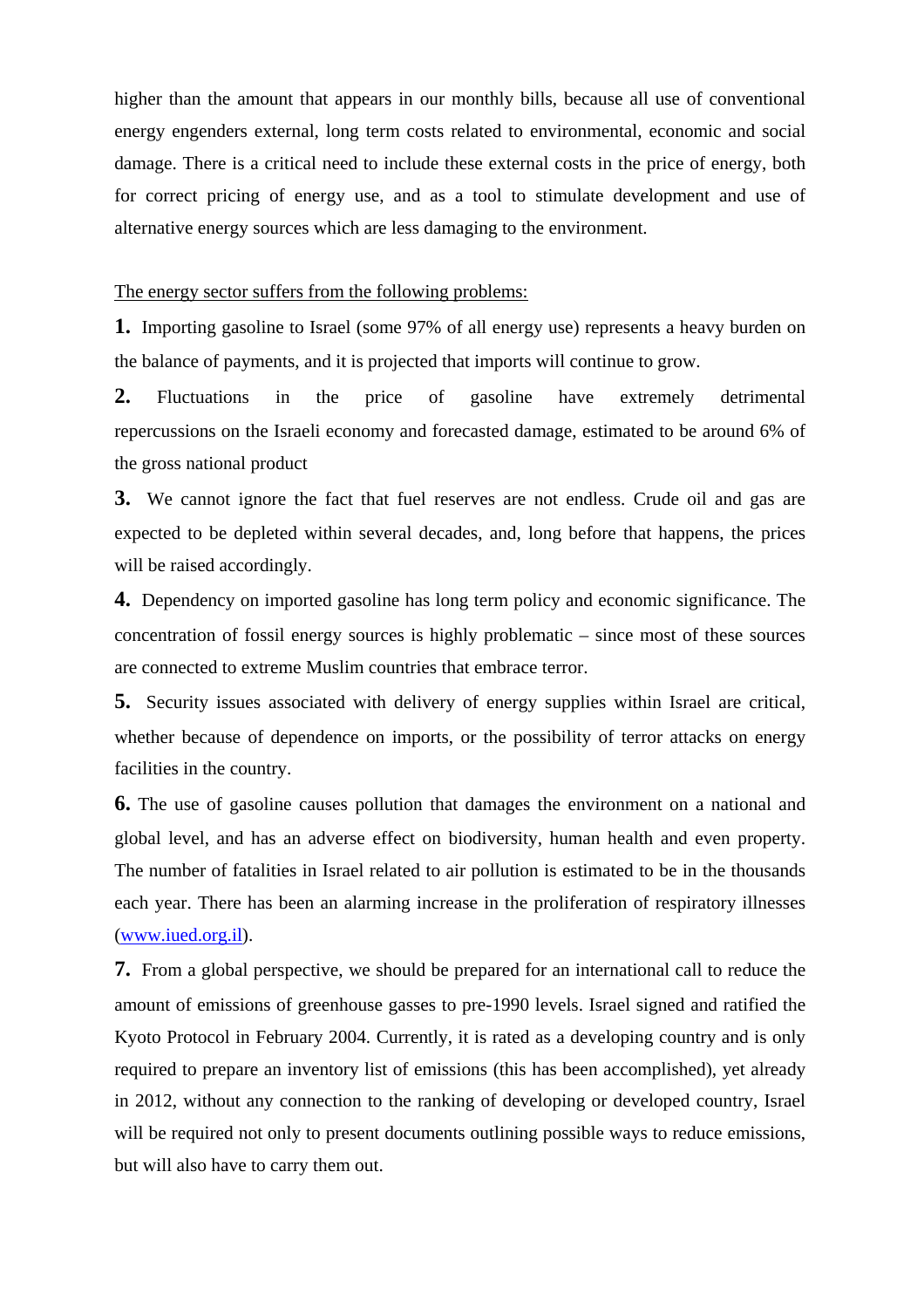**8.** The indirect damages from the use of gasoline (global warming, morbidity and mortality, damage to agricultural crops, etc.) are referred to as "social costs", and are measured at no less than double the cost of producing one kilowatt-hour of electricity.

There are several ways to diverge from the "business as usual" approach:

First and foremost is saving energy. The estimations outlined in this section point to the possibility of saving over 20% in electric energy consumption through simple savings and efficiency-increasing operations. For example, in another project currently being carried out by the S. Neaman Institute, it has been shown that significant energy savings can be made by using more energy-efficient air conditioners. Moreover, proper architectural planning, correct use of insulation, and taking advantage of natural climate control are all measures that can dramatically save on energy use, as was outlined by Prof. Edna Shaviv and Prof. Rachel Becker in a previous study by SNI (Mitigation Policy for Greenhouse Gases, 2002).

Solutions that are more basic include increasing the use of renewable energy sources. Electricity can be produced by harnessing the wind, a system that is used extensively in different countries and is hardly employed in Israel. Moreover, the exploitation of solar energy, both directly and indirectly, can be vastly expanded from its present level. In this section, a comprehensive survey of different systems is presented, with an emphasis on the system of Energy Towers, a system developed by the section's author, Professor Dan Zaslavski.

Detailed calculations presented in this section illustrate that, by correctly taking into account the external costs, the price of alternative energy sources is competitive with conventional energy sources. The section also addresses the knowledge gaps and important R&D addressing the development of alternative energy sources.

We would like to thank Professor (Emeritus) Dan Zaslavski of the Faculty of Civil and Environmental Engineering at the Technion, for his important work in preparing this section.

#### **Part 2: Transportation and the Environment.**

The transportation sector has a primary impact on the quality of the environment and on our quality of life. As determined by the Ministry of the Environment and environmental organizations, the main factor that determines the quality of air we breathe is transportation, and this is certainly the case in urban environments where most of us live. Moreover, the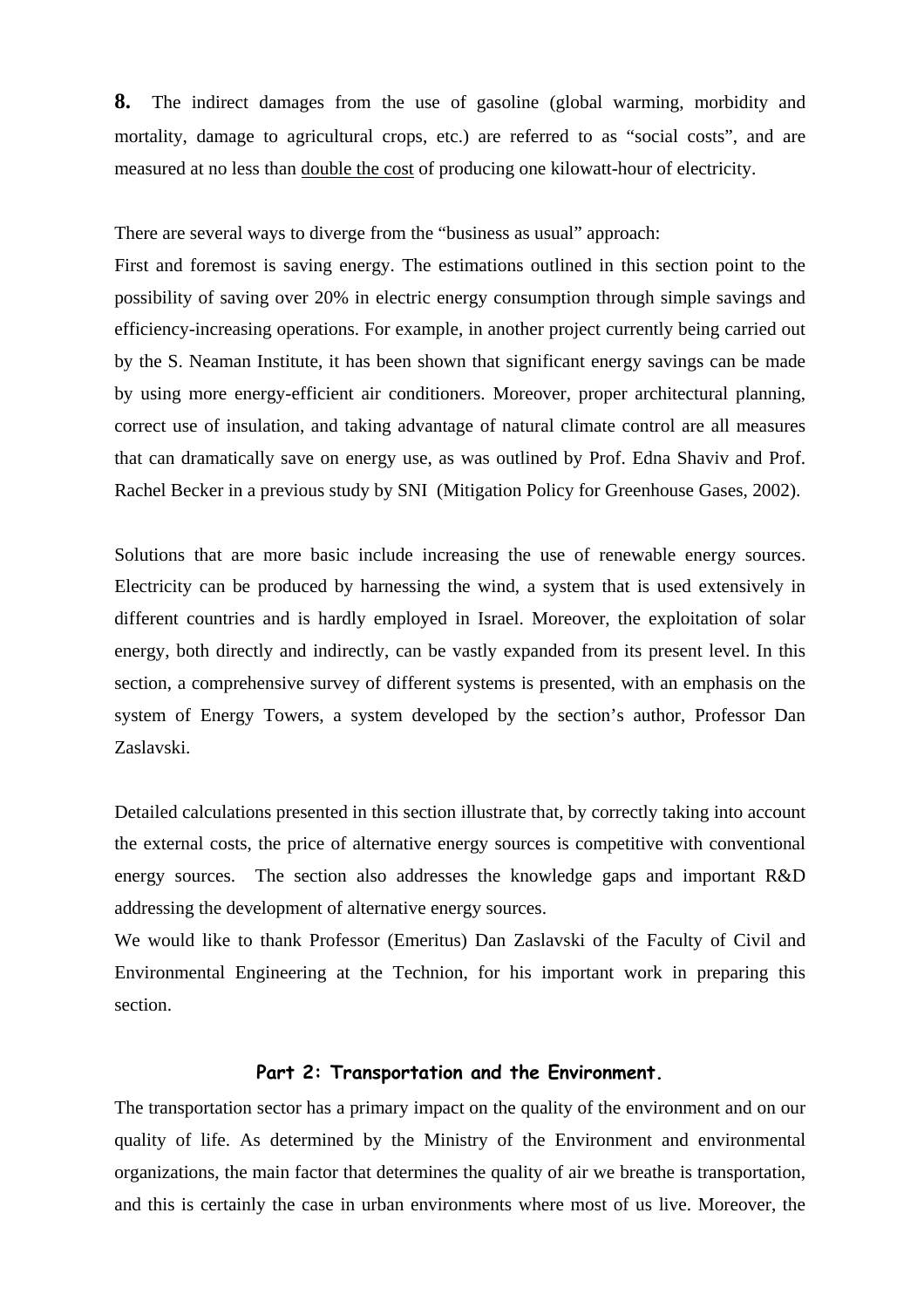compromised quality of the air we breathe is the main reason for morbidity and mortality due to environmental factors (research shows a mortality rate of over 1000 people a year resulting from air pollution originating with transportation in the greater Tel Aviv metropolitan area alone). In addition to its great influence on air quality and our lungs, the transportation system makes a tremendous impact on our quality of life. The Israeli citizen spends a great deal of time in traffic, and encounters transportation related problems on a daily basis. Heavy traffic loads also increase traffic accidents. Here too, it becomes evident that, even taking into account the high cost of gasoline today (over 5NIS/liter), the true cost of using a private vehicle is much higher.

This situation can be improved by employing technological measures that already exist: more use of catalytic converters and other systems to reduce the polluting emissions from motor vehicles, use of more efficient vehicles, adoption of hybrid vehicles (becoming more common in other countries), and using vehicles that run on clean fuels. Yet these technological developments must be accompanied by appropriate policy. "Carrot and Stick"- economic measures must be taken to promote the use of energy-efficient vehicles, scrapping of older, more polluting cars, enforcing the use of emission traps, etc. Above all, there is a need for a comprehensive transportation management policy, to reduce the use of private vehicles during peak hours and in urban centers, and furthermore, to advance, improve and promote the use of public transportation.

It turns out that promoting efficient public transportation service is the most efficient way to reduce environmental damage from transportation. Moreover, there are social implications as well. Not every citizen can afford the use of a private car. Developing transportation and social systems based solely on the private vehicle increases even further the gap between rich and poor, healthy and ill – a problem that is grave in any society, and certainly here in Israel, where the various social strata have still not merged. Introducing a comprehensive transportation policy that includes development and promotion of adequate public transportation is critical for air quality, to protect our green surroundings, to create a sustainable society and more. It is very important to advance this cause.

The conclusions and recommendations that were reached include the following measures (some of which can be implemented immediately and some in the longer term):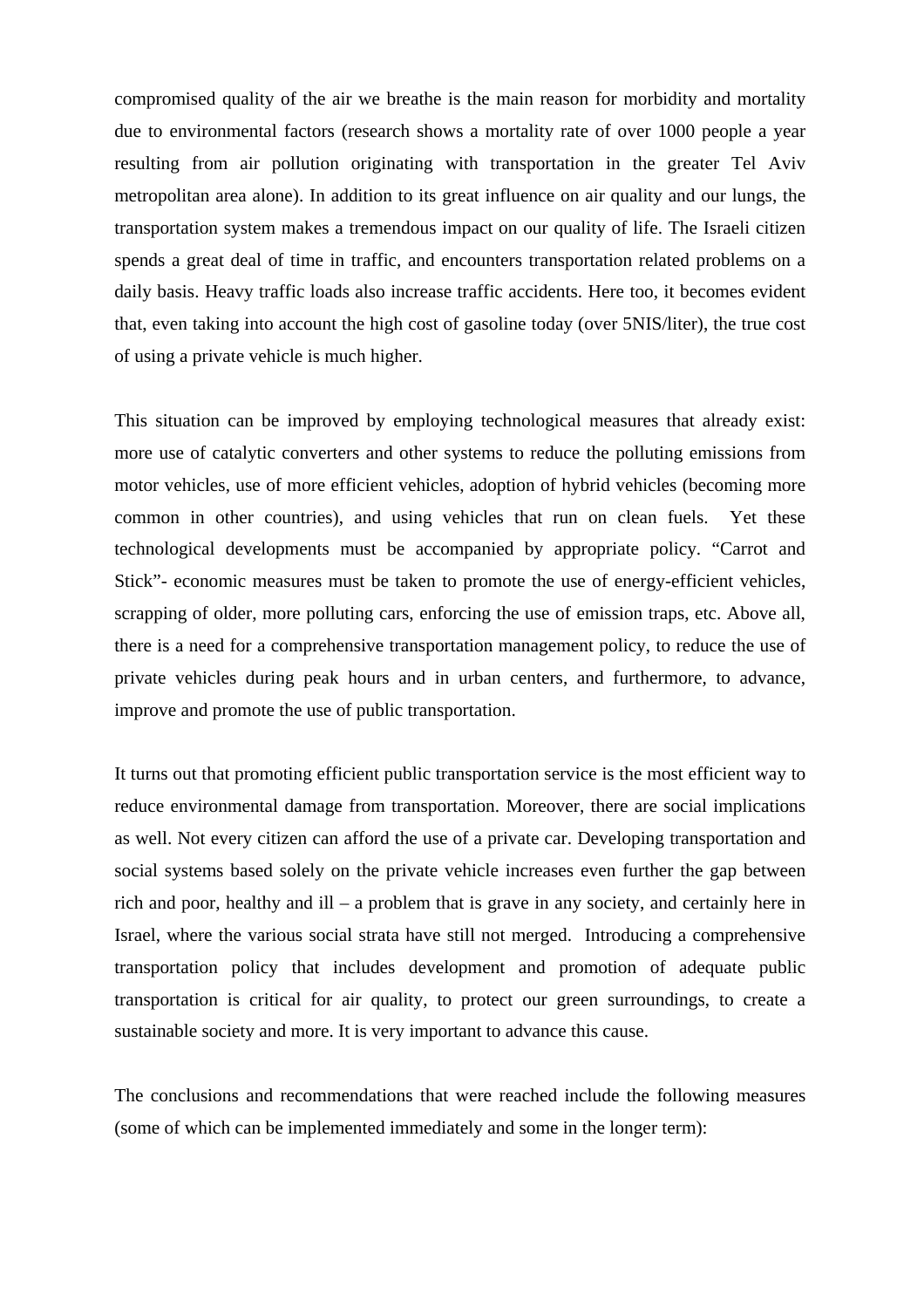- The heavy air pollution in urban centers directly results from transportation. Findings show that about 20% of the air pollution comes from energy production and the remaining 80% from motor vehicles.
- Israel should adopt the European standards for air quality, fuel quality and standard technology. The legislation regarding clean fuels is ready and effective since the beginning of 2004.
- Governmental incentives are needed to drive the introduction of clean energy sources into the market, including proper enforcement of legislation.
- Since in Israel, according to its legislation, gasoline is enriched during the production process, an effort should be made only to use gasoline additives that are recommended by the automobile manufacturer, and bring this information to the public that is exposed, at the gas pumps, to the availability of other, unnecessary, types of additives.
- Automobile technology has significantly improved, particularly during the last decade, and the use of clean fuels should lower the level of polluting emissions by 8%. The entry into the local market of new converters which enable the use of the new fuels, should decrease them by 50%.
- The maintenance of car engines and emission control systems should be improved to achieve the greatest possible decrease in emissions using currently available technologies.
- The process of upgrading fleets of buses and heavy and mid-sized vehicles should be encouraged since legislation regarding emissions applies only to new cars. In parallel, scrapping of old cars should be encouraged. Carrying out the scrapping plan of Ministry of the Environment, at a rate of 6000-11,000 private vehicles, will yield a decrease in the scope of pollution by about 80%.
- Buses and heavy trucks, it is found that a voluntary scrapping program will have a negative impact on the economy. Because of the high polluting level of these vehicles, regulations must be established that limit their use after 14 years without any compensation.
- Transportation models should be updated so that they address the effects of air pollution. Furthermore, transportation models should put greater emphasis on access to users as opposed to the movement of vehicles.
- Steps should be taken to carry out the stated policy of the Transportation Ministry, and to put into effect measures to slow the increase in the use of private vehicles. In this vein, the option should be examined of enforcing congestion fees to improve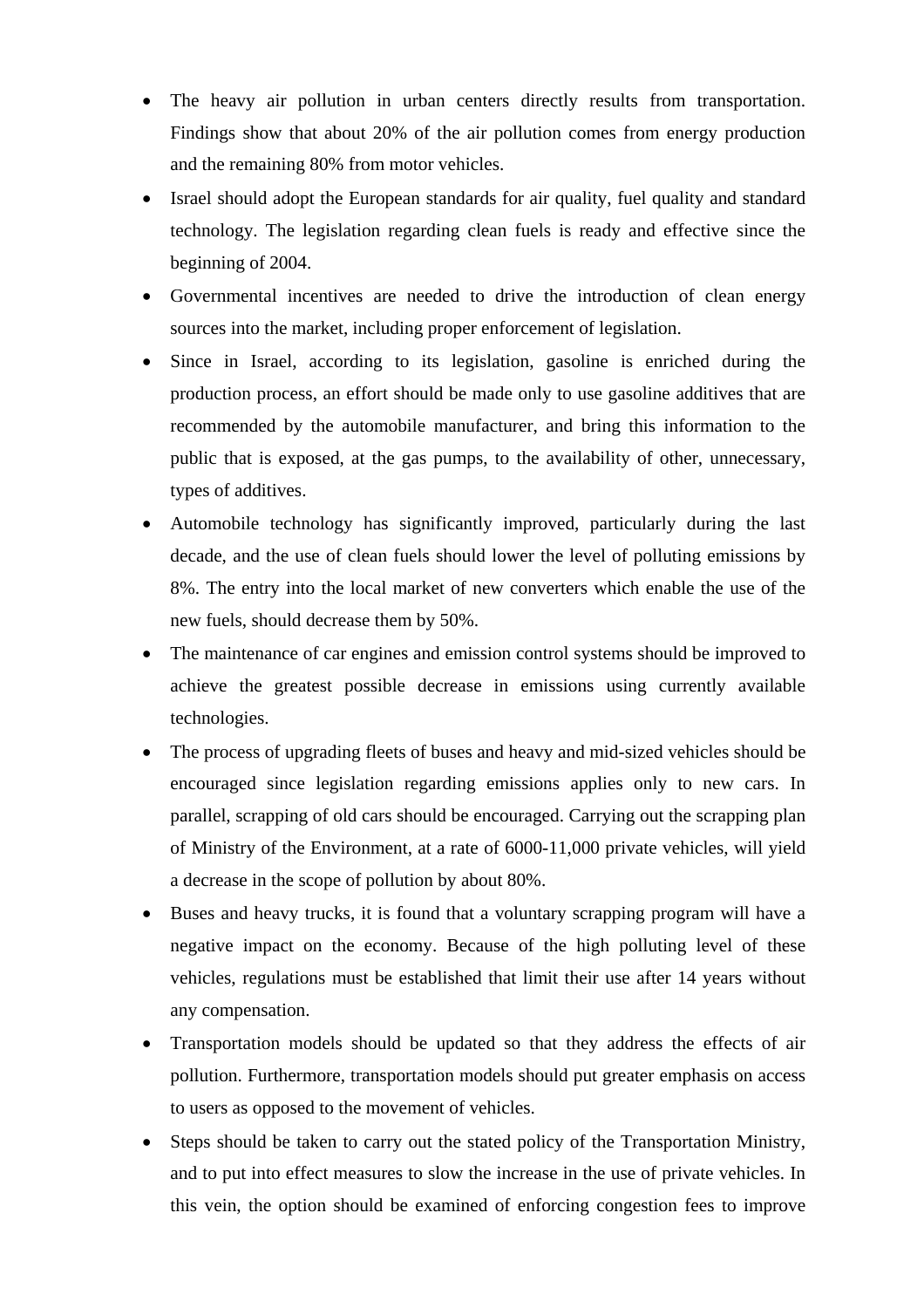transportation systems, as has been done in London (and not only for funding projects, as has been the case in Israel).

- Priority should be given to (clean) public transportation and to high occupancy vehicles by supplying HOV lanes and priority at intersections.
- Integrated planning of transportation and land use should be encouraged, in such a way that the need to travel in private vehicles is reduced. The policy of land development in Israel should give priority to positioning activity-intensive development in areas that are easily accessible by public transportation; this should include increasing construction around public transportation stations.

## **Part 3: Pollution of land, water and air by oil-based fuels and organic materials**

Pollution by fuels, oils, organic solvents, and other organic pollutants present an extremely serious environmental hazard. Penetration of organic pollutants into the drinking water supply can render it unsafe for use, even when the concentrations are extremely low. Penetration of organic pollutants into the sewer system causes irreversible damage to wastewater and precludes its use, even after waste treatment.

Organic compounds accumulate in the land and already today there are several sites in Israel where the ground is polluted and dangerous, which cannot be built upon and which endanger the health of those living in proximity to them. In land contaminated by organic pollutants, fumes are released by these materials, some of which are poisonous and dangerous. Already today there are areas where these vapors penetrate into the lower floors of buildings and mainly in basements. This is an extremely serious problem according to all of the experts and all of those who are exposed to it, and the assessment is that preventing and solving this problem must be given top priority.

During the period while we were working on this subject, a report was issued by the State Comptroller summarizing environmental problems in the infrastructure of the energy companies. The report raised serious defects in the way these companies operate, as well as the government agencies active in the field.

The measures needed to address fuel and oil pollution are under the jurisdiction of a number of government agencies: primarily the Ministry of the Environment and the Water Authorities, but also the Energy Authority in the Ministry of Infrastructure, the Ministry of Transportation , the Ministry of Trade and Industry, the Planning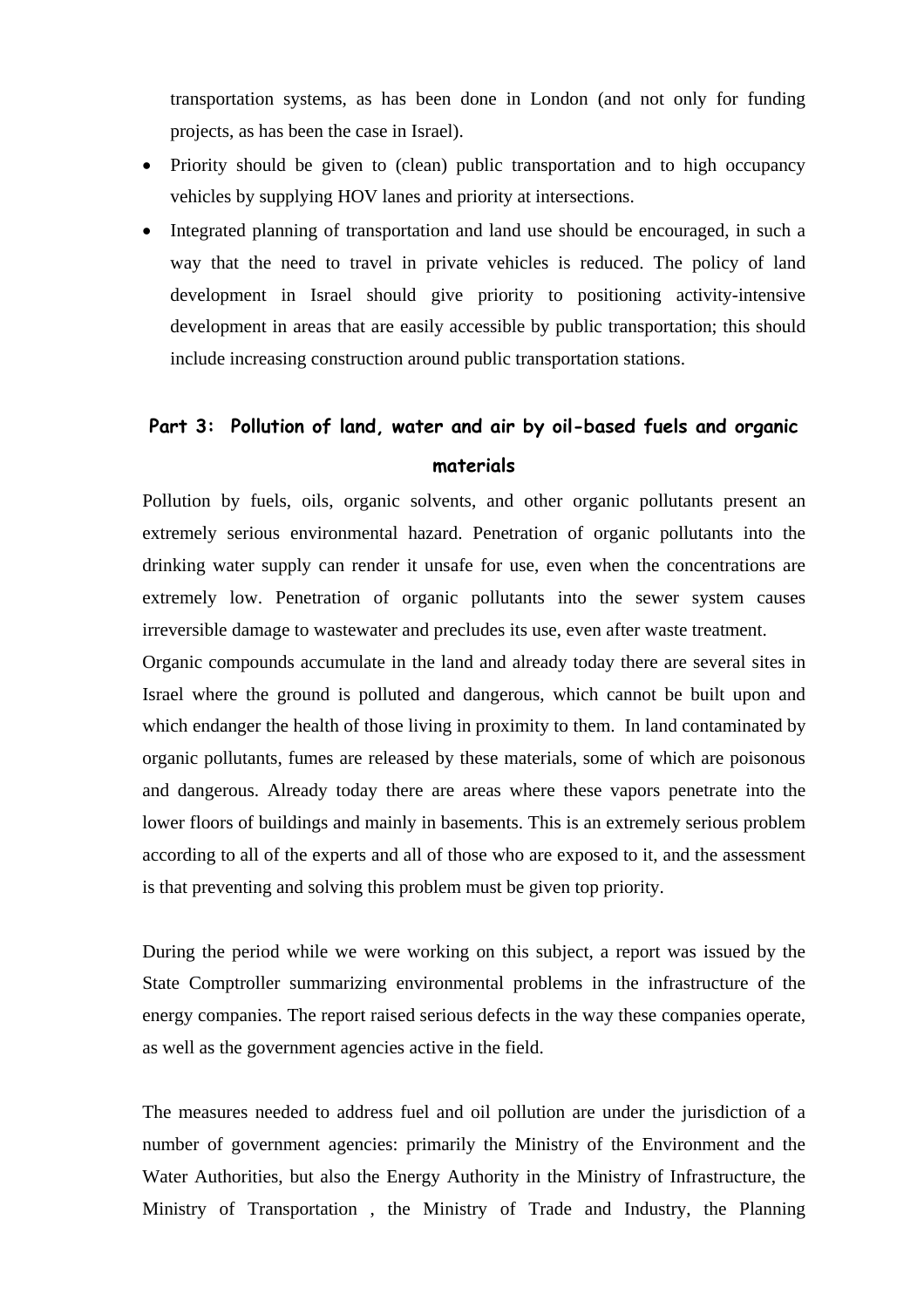Authorities, and as always, the Ministry of Finance. However, there is problem of coordination between these different organizations. One of the suggestions in this section is to establish a joint management body comprising the different government ministries, whose main responsibility would be treatment of this problem and avoiding future ones.

Official supervision to prevent gasoline pollution is a struggle between government units without budgets and staff, and strong, economically sound commercial interests, with thousands of workers and abundant financial resources. The ideal solution would be to transfer the responsibility for supervision to the industry itself, while maintaining a governmental system for overseeing their compliance. In such a model, the responsibility for preventing pollution rests with the facility owner. This model is familiar from many sectors, where the property owner must insure his or her property (building, infrastructure work or consumer goods) against damages it may cause. In many countries environmental insurance is mandatory. In the US, the area of environmental insurance is highly developed, and every gas station must hold such an insurance policy against possible damages, with coverage equaling millions of dollars. Environmental insurance is an administrative and economic application of the principle of "the polluter pays", and making it mandatory would create a major incentive for industry to do everything it can to prevent environmental damages. It is highly recommended to introduce this concept into the fuel industry first and foremost, and after that, it can be used in other sectors as well.

The conclusions reached by this working team can be applied in other areas as well, even though it seems that, in at least some of the cases, they should be applied specifically to the area of gasoline pollution.

**1.** It was shown that responsibility for this area, which is divided among several government entities, does not yield coordinated, effective results. Moreover, the number of conflicts between organizations is increasing, which results in delays, mutual disturbances and lack of progress. Still, it was found that in Israel and in the world, the operation of a single government entity with the necessary authority from the different ministries is a very effective system. Thus it is recommended to **establish such an authority** (top priority a Coastal Aquifer Authority), or an authority to address water quality.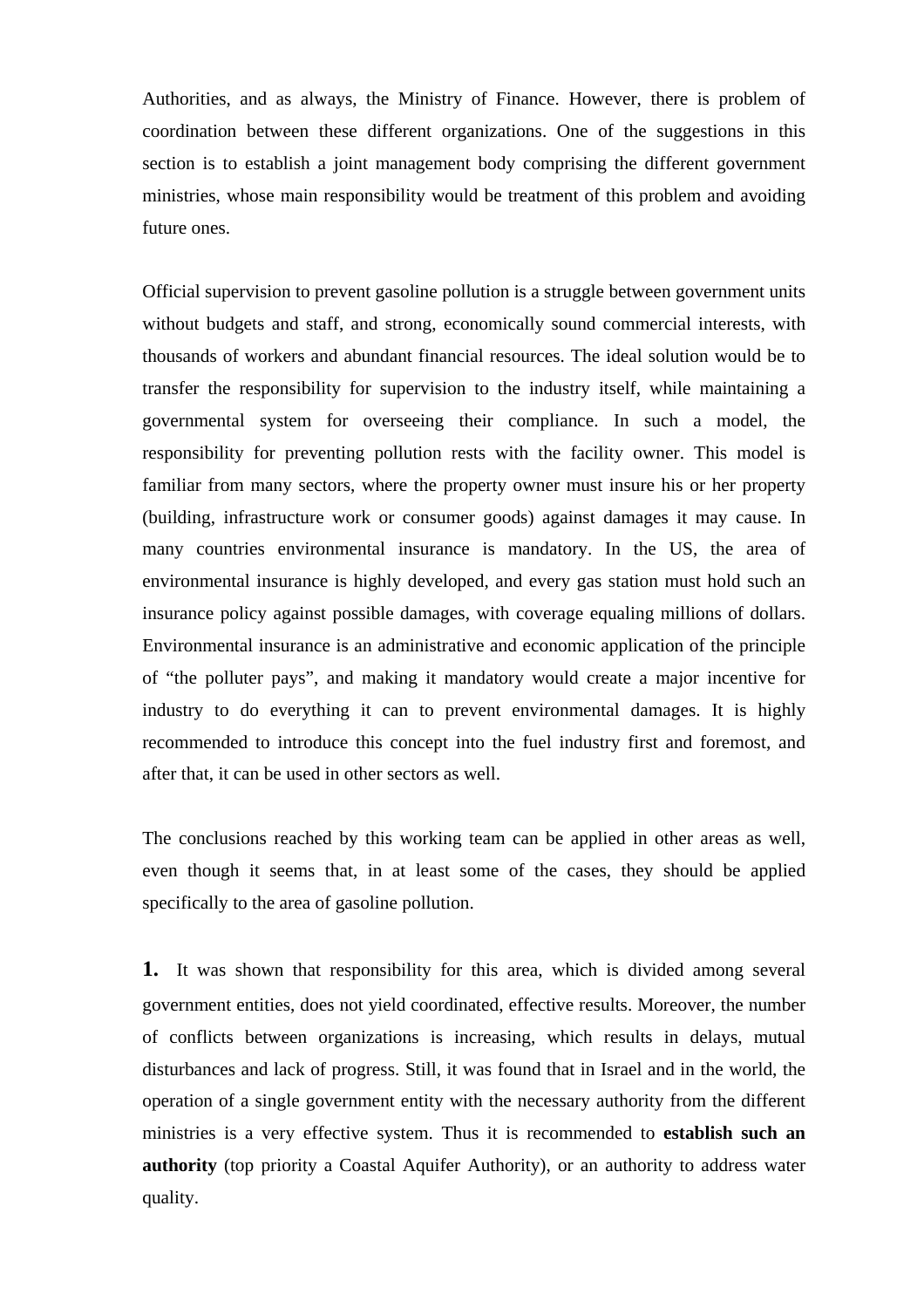**2.** Transfer the responsibility for preventing pollution to industry or other pollution generators, by **implementing mandatory environmental damage insurance**. This would ensure that the interest of the potential polluter is to do everything in his power to prevent pollution. Furthermore, it will introduce the insurance companies, both Israeli and international, into the picture, who will exert their own pressure on potential offenders. It appears that the energy sector is highly appropriate for introducing this approach in Israel.

**3. Improvement in legislative processes**, and approval of establishment of gas stations and facilities that are compliant and protected.

**4. Establishment of an Environmental Fund dedicated to financing** the upgrade of energy facilities, rehabilitation of contaminated land, and treatment of water contaminated by fuel.

**5. Increasing public awareness, public control and transparency** are all critical in order to bring into balance the power of industrial entities opposite those organizations responsible for protecting the environment. One important area is the transparency regarding water quality and reports to citizens on the quality of water that reaches their homes (this information should be accessible to any citizen, as it is, for example, on special internet sites in the United States).

**6. Specific steps** are required, such as repairing industrial gasoline tanks, in agriculture, in the security system and in citizens' homes.

**7. Appropriate professional training** is required for gas station employees and for workers installing gasoline pipes.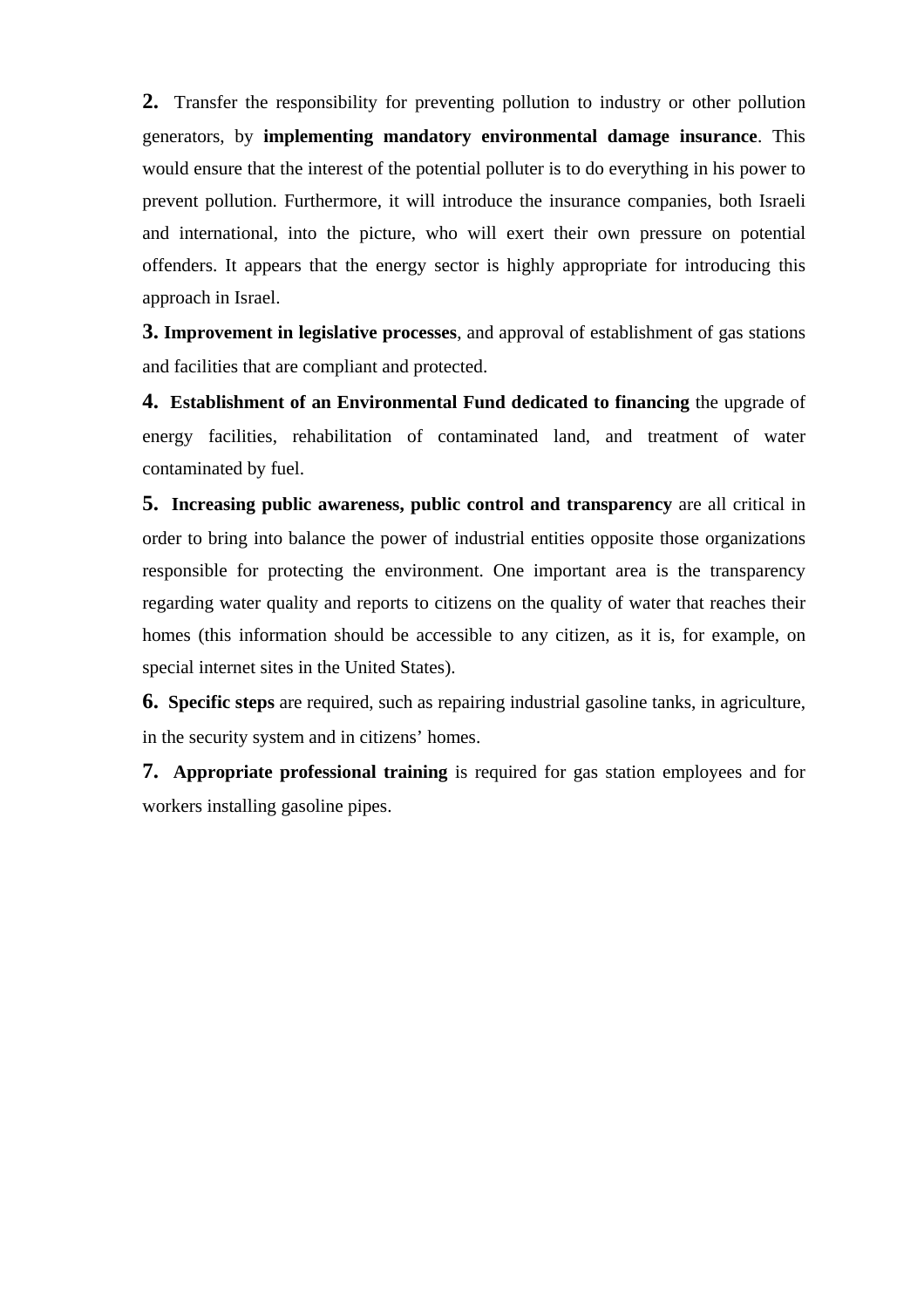# **Part III – Characteristics of Environmental Administration and Management in Israel**

This document incorporates two projects in the area of environmental administration. Both topics raised here, in our estimation, will develop greatly in the coming years and as such, it is important to bring them to the attention of environmentalists and those active in this field. In addition, a short progress report on the continuing project investigating the close connection between agriculture and the environment is included.

## **Part 1: Applying alternative approaches to conflict management over environmental issues in Israel – conflict mediation.**

By its very nature, environmental policy encompasses an innate conflict between development and preservation. On the one hand is the desire and need to develop new industries and increase economic activities. On the other hand, there is a need and demand to protect the environment, preserve open spaces, and enjoy clean air and pure water. Thus, there is an inherent conflict between these two important forces.

As can be expected, certain parts of the population identify strongly with the need for development, as opposed to other parts that identify more with the need for preservation.

Proper environmental policy recognizes the legitimacy of both approaches, with the aim of achieving responsible development that causes the minimum environmental damage (assuming that one can never entirely prevent environmental repercussions). Responsible development is, by definition, a compromise between the need to develop and the need to protect. Thus, appropriate environmental policy must recognize the entire picture for all parts of the population and for all interested parties.

In contrast to a policy of command and control, environmental policy is increasingly embracing the approach of mediation for conflict resolution. This approach is developing in parallel, and sometimes in lieu of the legislative system, the courts and law enforcement, offering a conflict resolution alternative between those with a vested interest in development, and those seeking to protect the environment, where each side has different shades of interest, opinions and world view.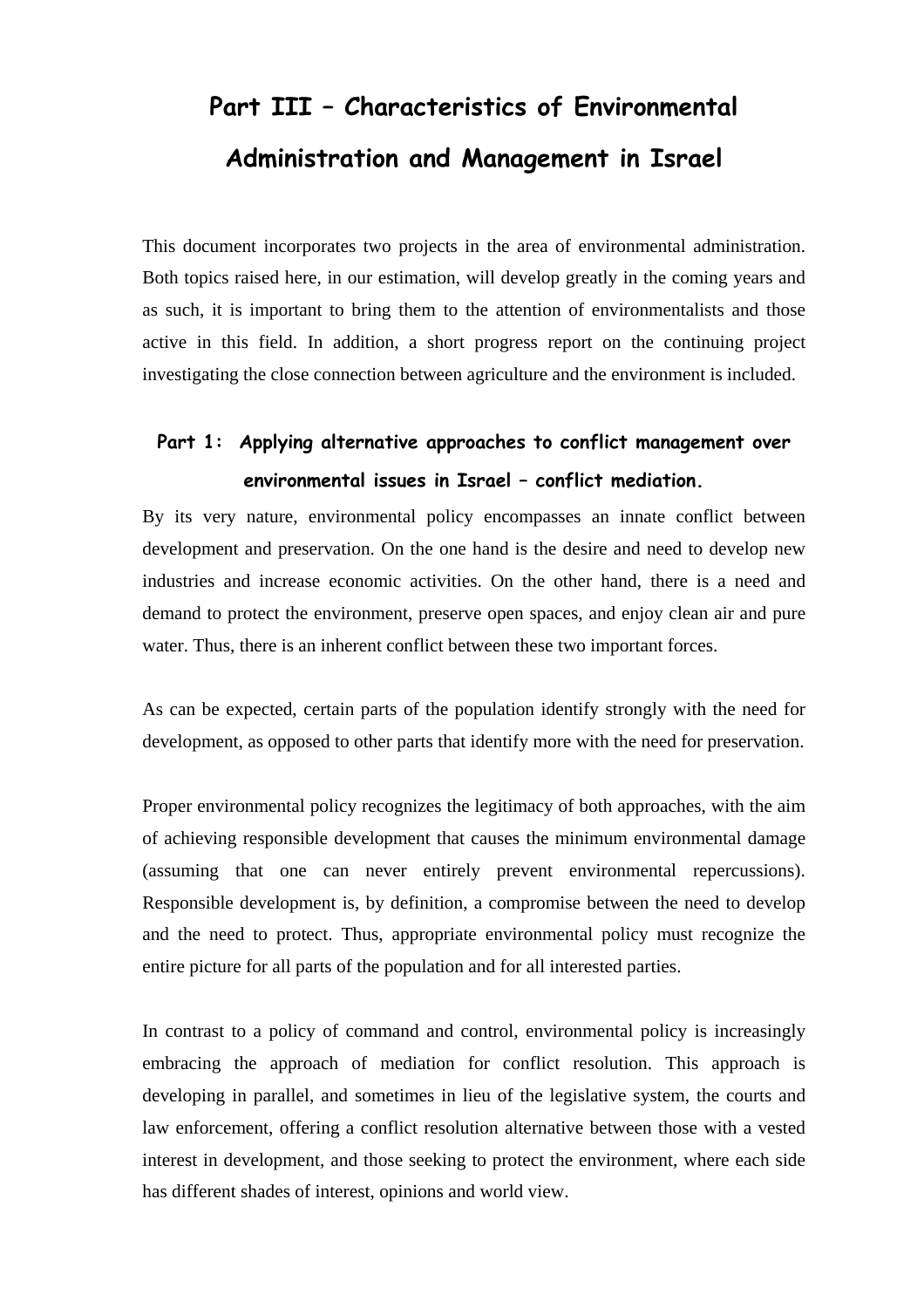Most of the problems in the process of environmental conflict management in Israel can be characterized by two main incentives: **Efficiency and Responsibility**. Improving **efficiency** can be achieved through flexibility of bureaucratic procedures, and **responsibility** can be enhanced through public monitoring. Each one of these elements, on its own, can compound the problematic nature of managing environmental conflicts: too much flexibility can compromise the quality of the supervision, whose purpose is to protect the environment; too much supervision can compromise the efficiency of the process. Thus, it is important to balance between them.

In spite of the difficulties and challenges, a blend of flexibility and monitoring can be reached, when both the process and the agreements are established by all of the parties involved, and the responsibility for carrying them out is shared. For many of the problems that are covered in this article, it seems that they can be resolved through joint discussions between the involved parties, without a large investment in resources: establishment of decision-making processes and for public involvement in the process, attention to problems of presentation, and definition of areas of responsibility which will resolve some of the problems of enforcement, supervision and control. Thus, it will be possible, for example, to develop specific mechanisms to protect the environment related to a specific project or conflict. These kinds of mechanisms can be overseen by any entity the parties agree upon, and not necessarily the authorities. In this way, the commercial entities and the public can assume responsibility, and not leave everything up to the supervisory authorities. It is also worth aiming to replace those processes which are based on conflicts with those that are based on promoting dialogue and cooperation with the potential interested parties, **before** they reach a point of conflict – at the early stages of planning or drafting of a proposed legislation, etc.

For those who are active in environmental issues and planning, it is important to be familiar with the problems inherent in the process and raise them on the agenda **as subjects that must be addressed**. Those parties who are involved in an environmental conflict must address the process as a subject for decision making to the same degree as the environmental issues themselves. The advantage of addressing the elements of the process is that many of them arise in different conflicts. Furthermore, in Israel a significant portion of the parties return to face each other in different conflicts. From here, success in resolving one conflict can contribute to resolving other conflicts, and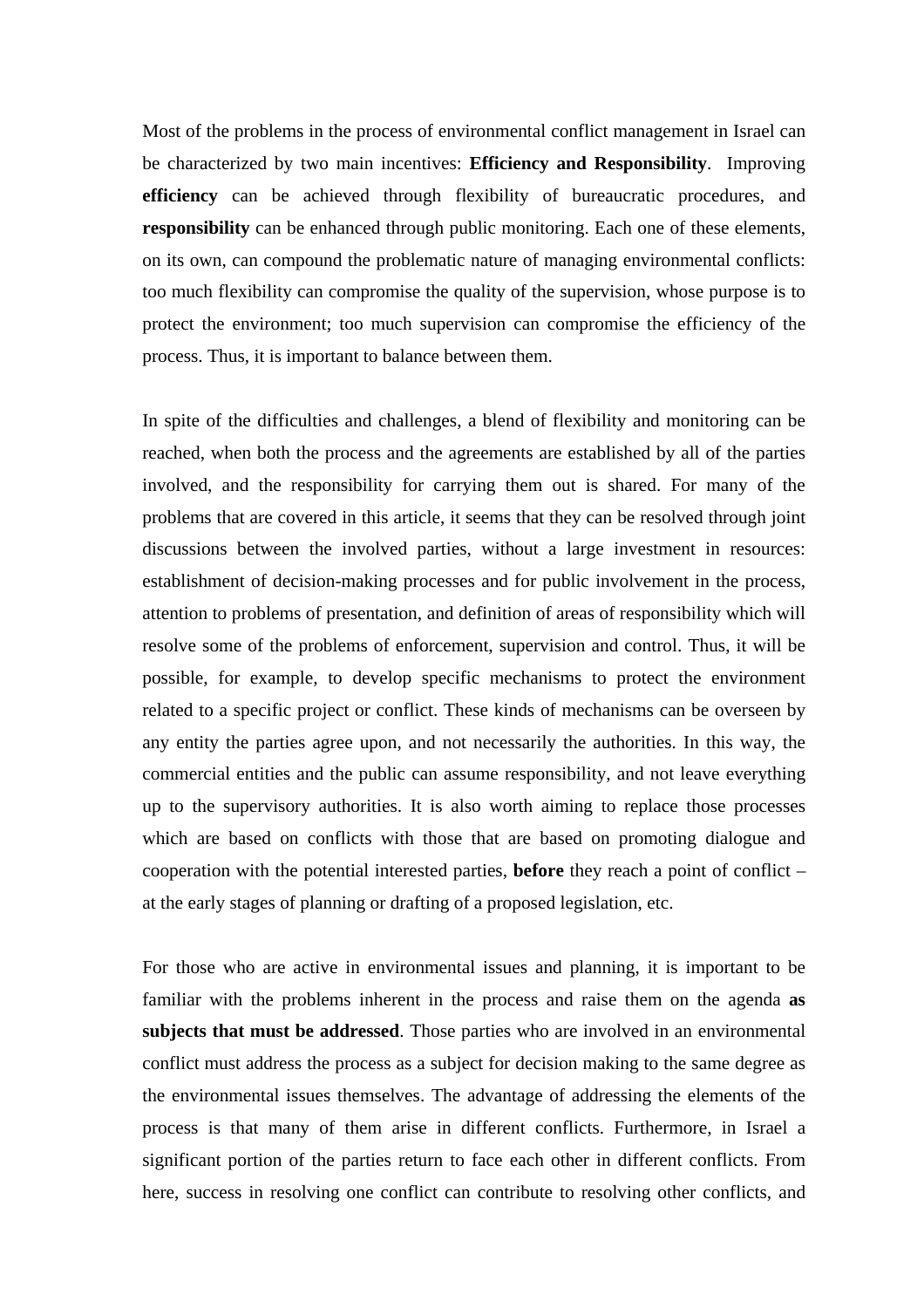even prevent others. In parallel, conflicts that can be resolved by other methods should be identified as such. This kind of identification can be achieved by having a third party evaluate the conflict, after interviewing the interested parties.

In addition, a precondition for advancing other processes for environmental conflict management is to involve a powerful professional force in the field. This force should be applied both between the facilitators of the process (who are third parties) and between the participants who are invested in the different conflicts. Creating professional power can be achieved through intensive and comprehensive training of environmentalists and planners. This type of training must provide professionals with the tools to create change in the existing processes.

Dr. Michal Ben Gal and Dr. Debora Shmueli of the University of Haifa expand upon this process in the full document in Hebrew and present the approach to mediation in situations of environmental conflict. We believe that the mediation process can contribute greatly to the trust between the involved parties themselves and between the authorities and the public, to create long-term relationships and to pave the way to a joint solution to prevent environmental problems in the future.

We believe that this approach will be implemented more and more in the future and we hope that awareness is rising in this country along with the need to reach solutions to conflicts without involvement of the legal and law enforcement systems.

#### **Part 2: The Environmental Responsibility of the Regional Councils.**

Another topic raised in this document is the importance of environmental involvement of local governments. Protecting the environment and preserving environmental quality and reasonable quality of life are important to every citizen since we naturally tend to focus mainly on our immediate surroundings. Every citizen would like to have a well tended public park and prevention of loud noises, etc. near his home. The responsibility for ensuring a pleasant and reasonable environment in residential areas and places of work, in addition to providing basic services such as garbage collection and waste removal, belongs to the local councils.

Special responsibility is placed on the regional councils, which fulfill the function of local councils in most of the land in Israel. Some 83% of the country's land is under the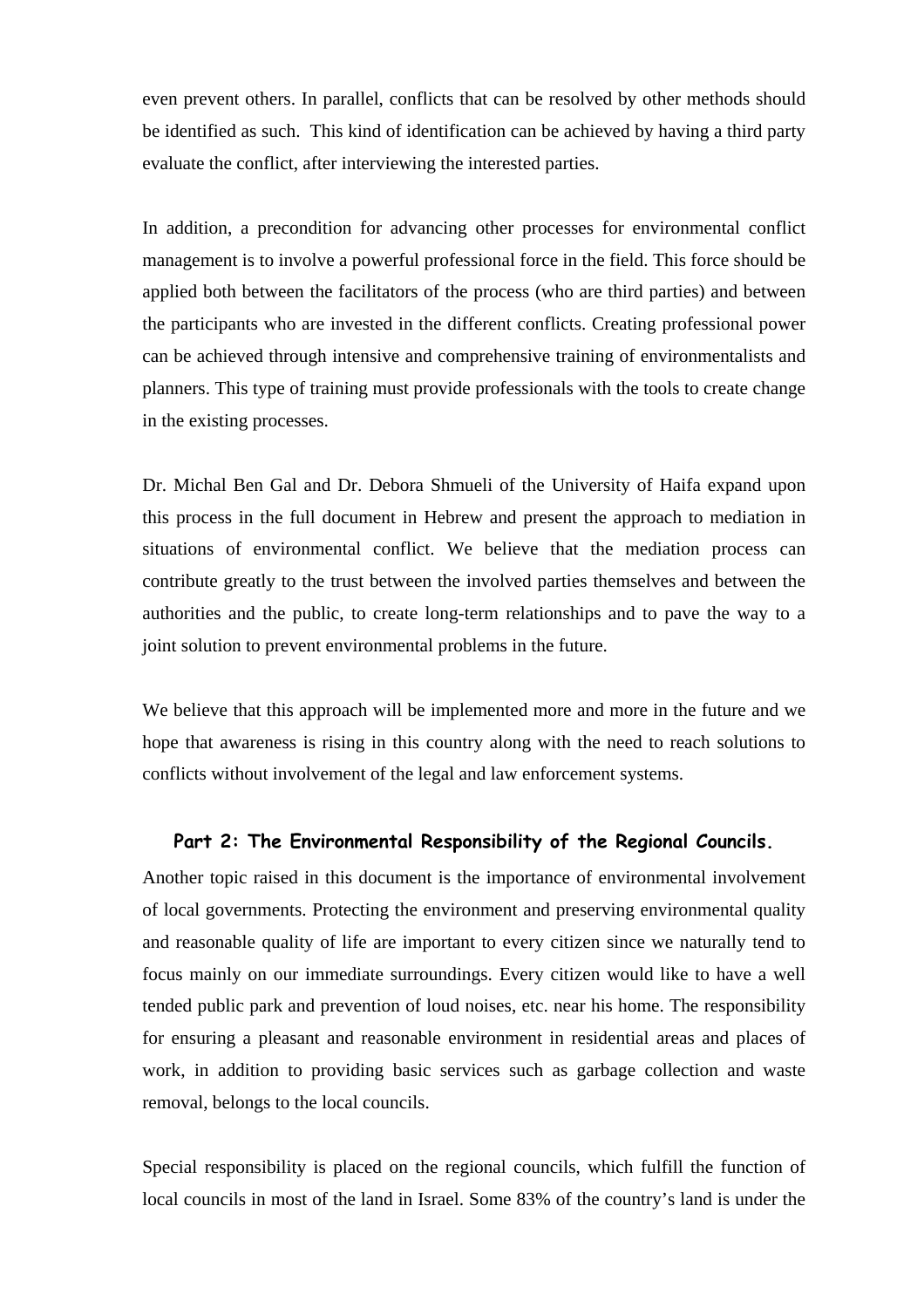authority of the regional councils. They are responsible for protecting the environment on behalf of the citizens residing within their jurisdictions, but also on behalf of all of the citizens of Israel who travel on their roads, and come to visit their natural attractions, and to enjoy open green spaces, which embody values of nature, agriculture and national heritage. The regional councils must take an active role in preserving the nature and landscapes in their areas of jurisdiction. They should be aware of this role and organize themselves accordingly.

Dr. Anat Gilboa Ron, environmental consultant, prepared a background paper, which was distributed by the Environmental Committee of the Regional Councils. The responses from the members of the regional councils and other organizations are included in the full Hebrew document. The full document, emphasizes that, in addition to the regional councils' responsibility to ensure a reasonable environment in their jurisdictions, they must also preserve and promote economic value for their residents. In fact, at the practical level, activities of this kind are being carried out in some of the regional councils in different environmental areas, but since there is practically no coordination on a systematic level, and every one is "inventing the wheel", it can be expected that this process will be a lengthy one and will be exposed to conflicts within the systems, on a national and regional level. Thus, the initial findings of this work point to the need to create a **mechanism to preserve open spaces** beyond the auspices of the regional councils themselves – a mechanism that will be budgeted from government funds and whose operations will be protected by law.

In parallel, it is suggested to consider organizing among the regional councils on a national level in the area of open spaces, in order to gain an **advantage of size** to achieve the goals that are defined and to balance between development and preservation.

The **coordination and cooperation** between the regional councils should be increased, in cooperation with the Ministry of the Environment. Moreover, the awareness of the regional council heads should be raised regarding the different possibilities for improving the environmental impact in their counties, and the potential tools for environmental management of their open spaces (including waste treatment and environmental education). This emphasis on coordination must extend, of course, to the government ministries as well (Infrastructure, Agriculture, Interior, Environment, etc.).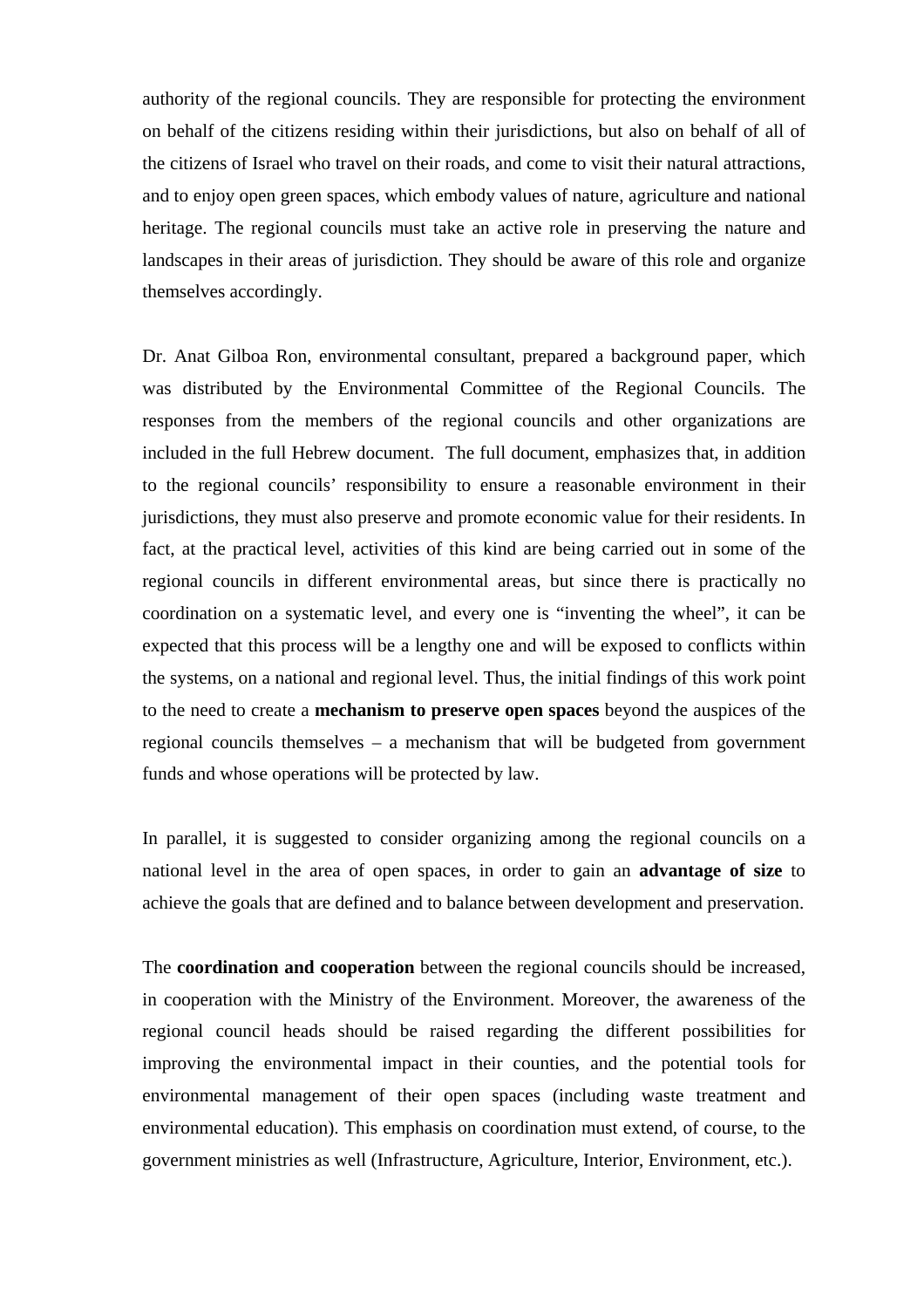One of the central themes that must be addressed in the context of treating open spaces is **the problematic interface between the regional councils and the settlements of minorities**. Creating "areas for mutual existence" – industrial areas, commercial areas and services, open parks, tourism projects, etc. which benefit all of the residents in a region, will promote the common interests, create an important incentive towards dialogue between the sides, and promote cooperation in other municipal areas as well. The discussion presented here is extremely important, and we have no doubt that this it will continue to be discussed on the public agenda.

### **Part 3: How to preserve Israeli agriculture as a critical environmental factor**

The topic that follows relates to another section presented in this document, a report on the continuation of a project that is examining the connection between agriculture and the environment. This subject has been raised in every one of SNI Environmental position papers that were published to date. In the work that was presented in the third Environmental Policy paper (2003), it was emphasized that Israel's agricultural lands and the agricultural heritage are an integral part of its environmental picture. We all want to see green fields, pastures of flowers in the spring and a cared for landscape. The existence of crowded cities demands the existence of agricultural areas as a green lung for the city, for areas where urban waste can be processed into fertilizer, where wastewater can be processed for irrigation, and where, to some degree, polluting emissions in the air (conventional and greenhouse gasses) can dissipate.

It was emphasized that agriculture has external positive environmental value to Israeli society and the need to return at least part of this contribution to the farmers was raised, both through fair payment for the services they provide, but also for supporting the existence of agriculture in Israel. The initial report brought this issue to the public attention and the work was continued. In cooperation with Zenobar Consultants, an economic estimation of the external value of agriculture was made and presented on the S. Neaman Institute website (in Hebrew).

It was found that the average external environmental value of each hectare of agricultural land is about \$700 a year. Different approaches were suggested to reimburse this contribution and support environmental agriculture as fair compensation for the crucial public service it provides. In this work, the subject of rural tourism was